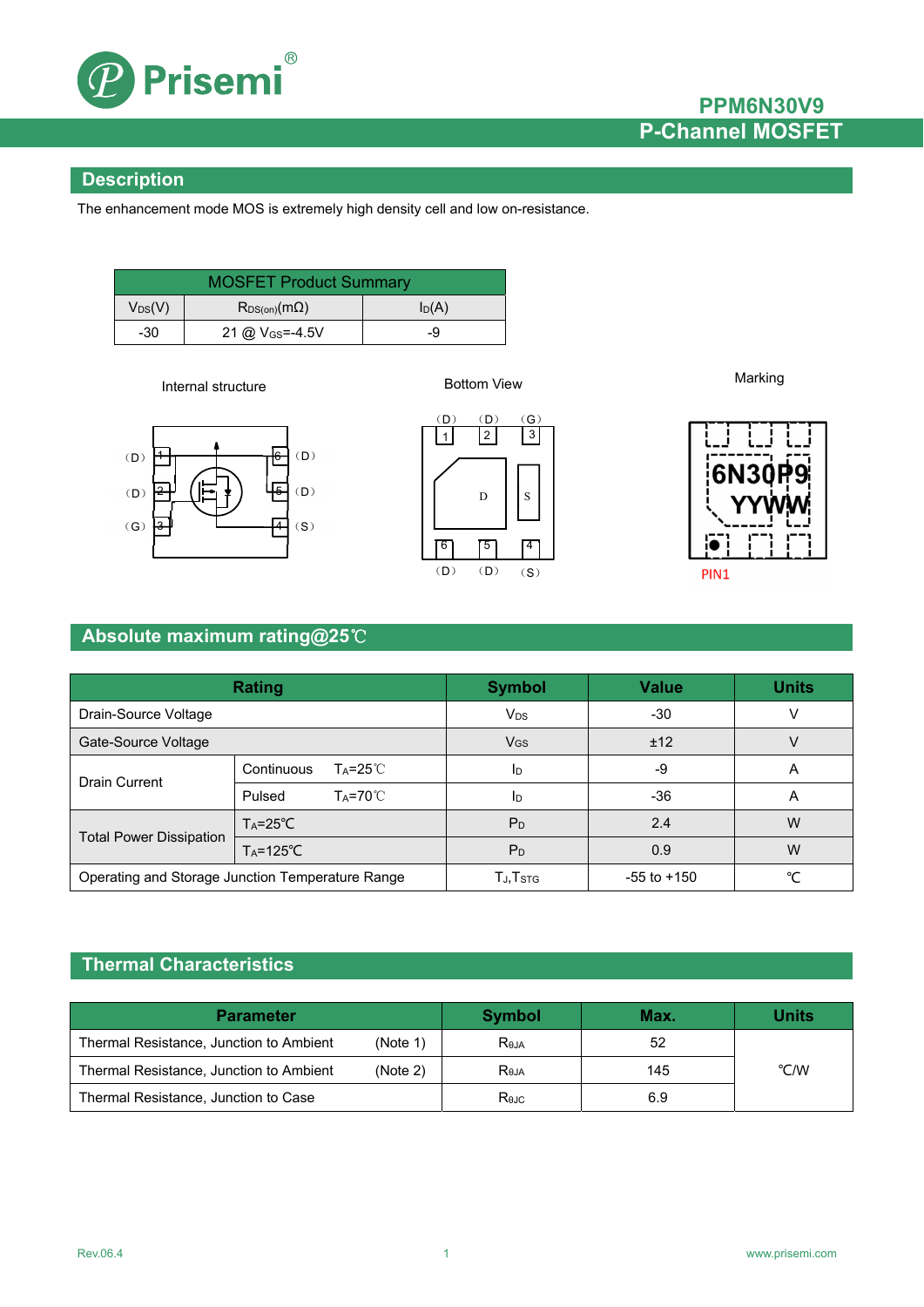## **P-Channel MOSFET**

### **PPM6N30V9**

## **Electrical characteristics per line@25**℃**( unless otherwise specified)**

| <b>Parameter</b>                         | <b>Symbol</b>            | <b>Conditions</b>                                                    | Min.                     | Typ.                     | Max.                     | <b>Units</b>   |
|------------------------------------------|--------------------------|----------------------------------------------------------------------|--------------------------|--------------------------|--------------------------|----------------|
| Drain-Source Breakdown Voltage           | <b>BV</b> <sub>DSS</sub> | $I_D = -250\mu A$ , $V_{GS} = 0V$                                    | $-30$                    | $\blacksquare$           |                          | $\vee$         |
| Zero Gate Voltage Drain Current          | $\mathsf{loss}$          | $V_{DS} = -30V$ , $V_{GS} = 0V$                                      | $\blacksquare$           | $\blacksquare$           | $-1.0$                   | μA             |
| Gate-to-Source Forward Leakage           | lgss                     | $V$ <sub>GS</sub> $=$ $±12V$                                         | $\overline{\phantom{0}}$ | $\overline{\phantom{0}}$ | ±100                     | nA             |
| <b>Gate Threshold Voltage</b>            | $V_{GS(th)}$             | $V_{DS} = V_{GS}$ , $I_D = -250 \mu A$                               | $-0.6$                   | $-1.0$                   | $-1.5$                   | $\vee$         |
|                                          |                          | $V_{GS} = -4.5V$ , $I_D = -5.5A$                                     | $\overline{a}$           | 21                       | 28                       | $m\Omega$      |
| Static Drain-Source On-Resistance        | $R_{DS(ON)}$             | $V_{GS} = -2.5V$ , $I_D = -5A$ ,                                     | $\overline{\phantom{0}}$ | 28                       | 40                       | $m\Omega$      |
| Maximum Body-Diode Continuous<br>Current | $\mathsf{I}_\mathsf{S}$  |                                                                      | $\overline{\phantom{a}}$ | $\blacksquare$           | 2                        | $\overline{A}$ |
| <b>Forward Trans conductance</b>         | <b>gFS</b>               | $V_{DS} = -5V$ , $I_D = -9A$                                         | 21                       | $\blacksquare$           | $\blacksquare$           | S              |
| <b>Total Gate Charge</b>                 | Qg                       |                                                                      |                          | 13.8                     | $\overline{\phantom{0}}$ | nC             |
| Gate-to-Source Charge                    | Qgs                      | $I_D = -9A$ , $V_{DD} = -6V$ ,<br>$V$ <sub>GS</sub> = -4.5V          | $\overline{a}$           | 2.5                      |                          |                |
| Gate-to-Drain(Miller) Charge             | Qgd                      |                                                                      |                          | 3.3                      |                          |                |
| Input Capacitance                        | $C$ <sub>ISS</sub>       |                                                                      | $\overline{\phantom{a}}$ | 780                      |                          | pF             |
| <b>Output Capacitance</b>                | C <sub>DSS</sub>         | $V_{GS}=0V$ , $V_{DS}=15V$ ,<br>$f = 1$ MHz                          | $\blacksquare$           | 150                      |                          | pF             |
| Reverse Transfer Capacitance             | CRSS                     |                                                                      |                          | 98                       |                          | pF             |
| Turn-On Delay Time                       | $t_{d(on)}$              |                                                                      |                          | 11                       |                          |                |
| <b>Rise Time</b>                         | $t_{r}$                  | $V_{DD} = -6.0 V$ , $I_D = -9A$ ,<br>$V$ GS=-4.5V, RGEN=6 $\Omega$ , | $\overline{a}$           | 8                        |                          | ns             |
| Turn-Off Delay Time                      | $t_{d(off)}$             |                                                                      |                          | 28.5                     |                          |                |
| <b>Fall Time</b>                         | $t_f$                    |                                                                      |                          | 10.5                     | $\overline{\phantom{0}}$ |                |
| Source to Drain Diode Forward<br>Voltage | <b>V<sub>SD</sub></b>    | $V$ <sub>GS</sub> =0V, I <sub>S</sub> =-2A                           |                          | $-0.6$                   | $-1.2$                   | $\vee$         |

Note1: Surface mounted on FR4 Board using 1 square inch pad size, 1oz copper

Note2: Surface mounted on FR4 board using minimum pad size, 1oz copper

Note3: Pulse Test: Pulse Width ≤ 300μs, Duty Cycle ≤ 2%.

Note4: Guaranteed by design, not subject to production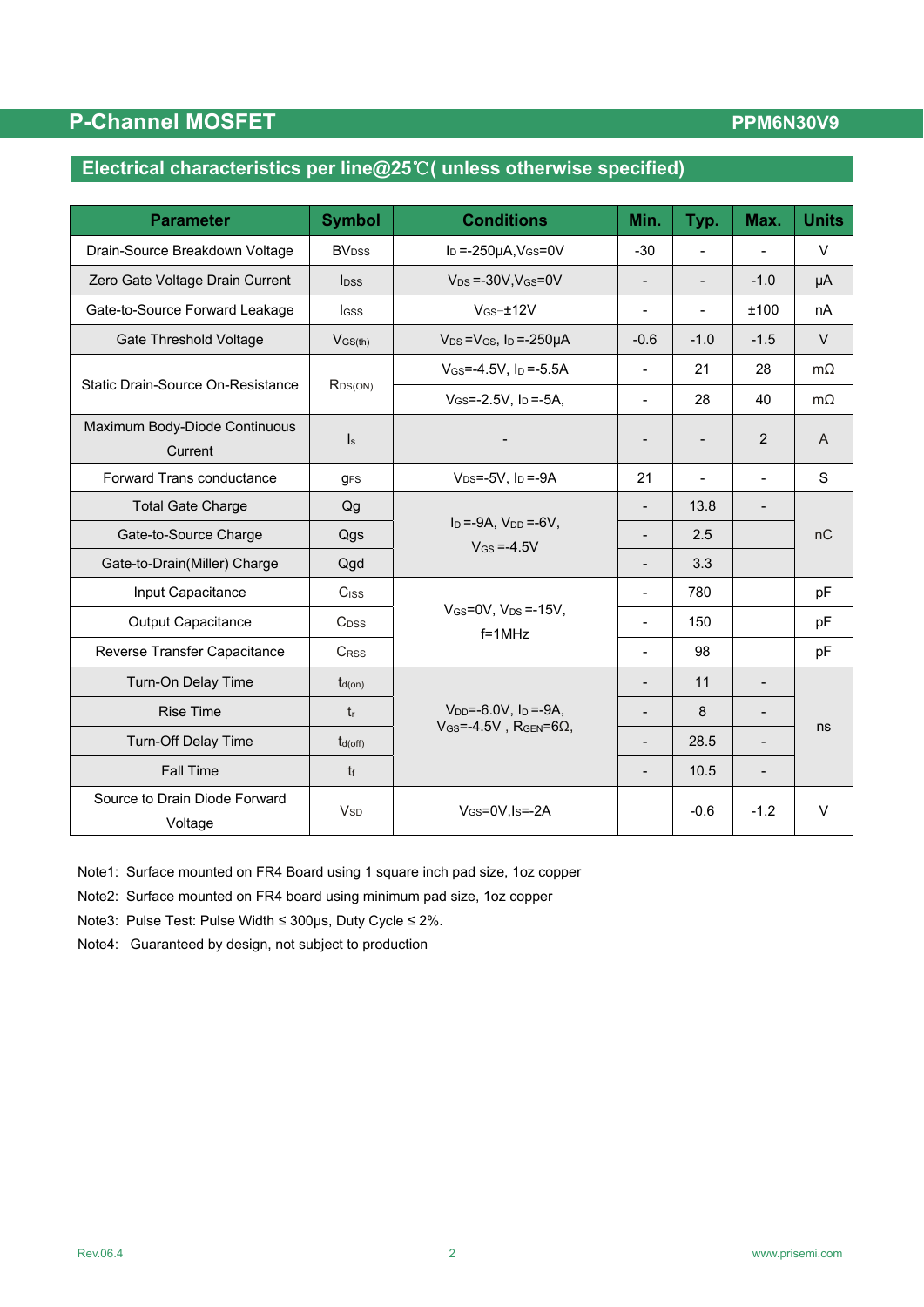# P-Channel MOSFET **P-Channel MOSFET**



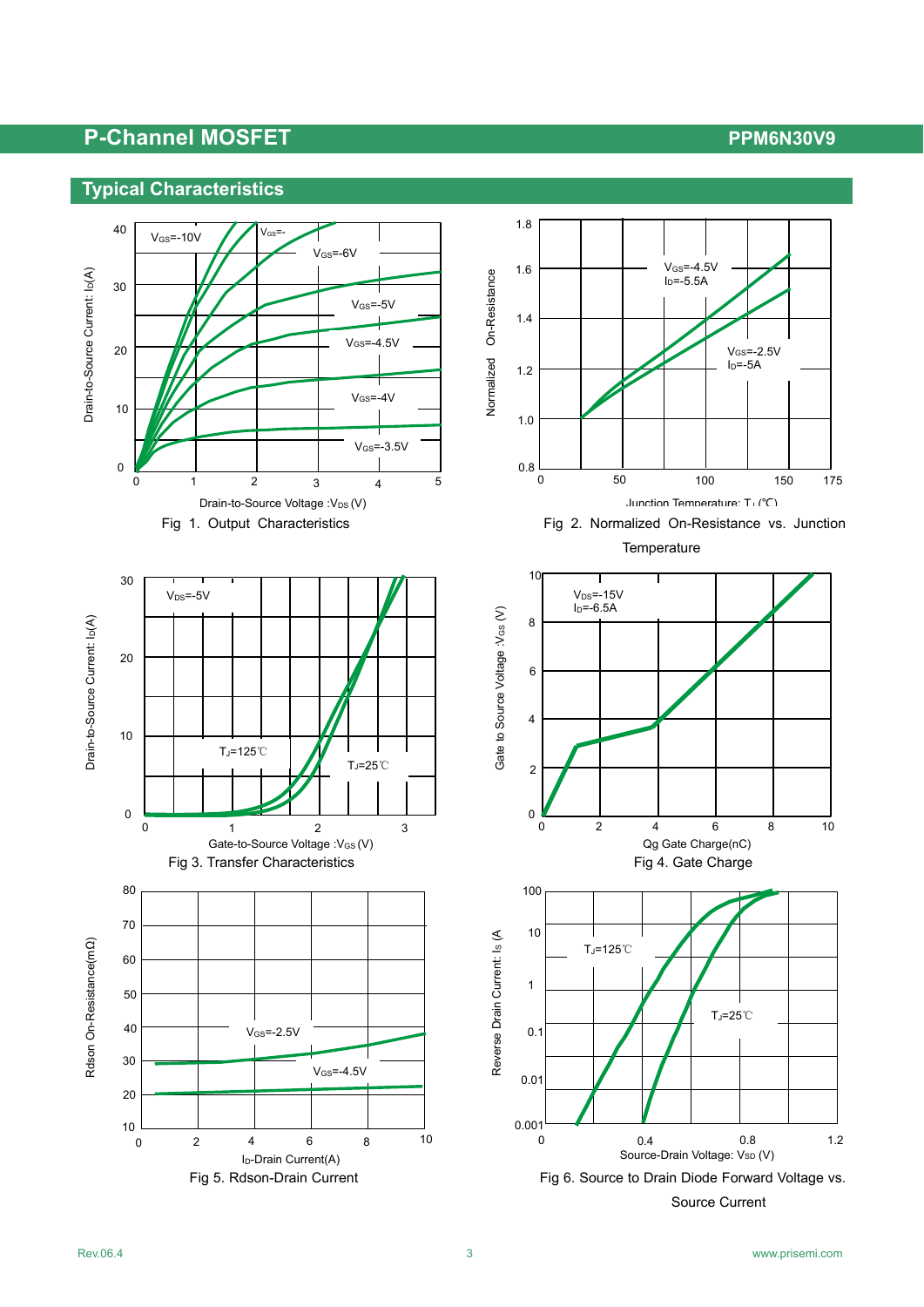### **P-Channel MOSFET P-Channel MOSFET**



Fig 11. Transient Thermal Response Curve, Junction-to-Ambient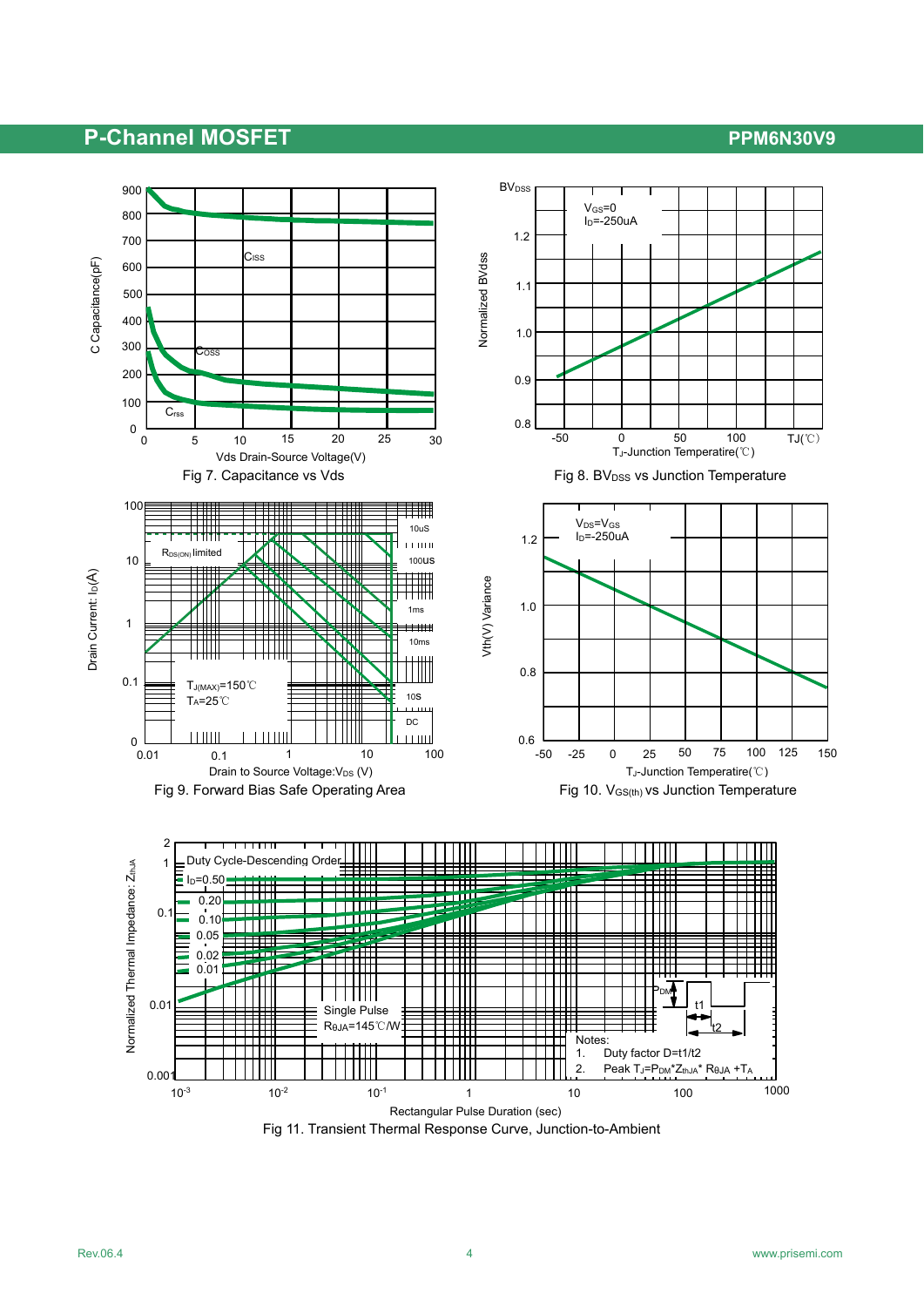# P-Channel MOSFET **P-Channel MOSFET**

# **Product dimension** (**DFN2\*2-6L**)





Top View





| Dim            | <b>Millimeters</b> |            |            |  |
|----------------|--------------------|------------|------------|--|
|                | <b>MIN</b>         | <b>NOM</b> | <b>MAX</b> |  |
| A              | 0.70               | 0.75       | 0.80       |  |
| A <sub>1</sub> | 0.00               | 0.02       | 0.05       |  |
| A3             | 0.20 Ref.          |            |            |  |
| b              | 0.25               | 0.30       | 0.35       |  |
| D              | 1.90               | 2.00       | 2.10       |  |
| E              | 1.90               | 2.00       | 2.10       |  |
| D <sub>2</sub> | 0.90               | 1.00       | 1.10       |  |
| E2             | 0.80               | 0.90       | 1.00       |  |
| e              | 0.55               | 0.65       | 0.75       |  |
| Н              | 0.25 Ref.          |            |            |  |
| Κ              | 0.15               |            |            |  |
| K1             | 0.20               |            |            |  |
| K <sub>2</sub> | 0.25               |            |            |  |
| L              | 0.20               | 0.25       | 0.30       |  |
| L1             | 0.65               | 0.75       | 0.85       |  |



## **Ordering information**

| Device    | Package             | Reel | <b>Shipping</b>    |
|-----------|---------------------|------|--------------------|
| PPM6N30V9 | DFN2*2-6L (Pb-Free) | フリ   | 3000 / Tape & Reel |